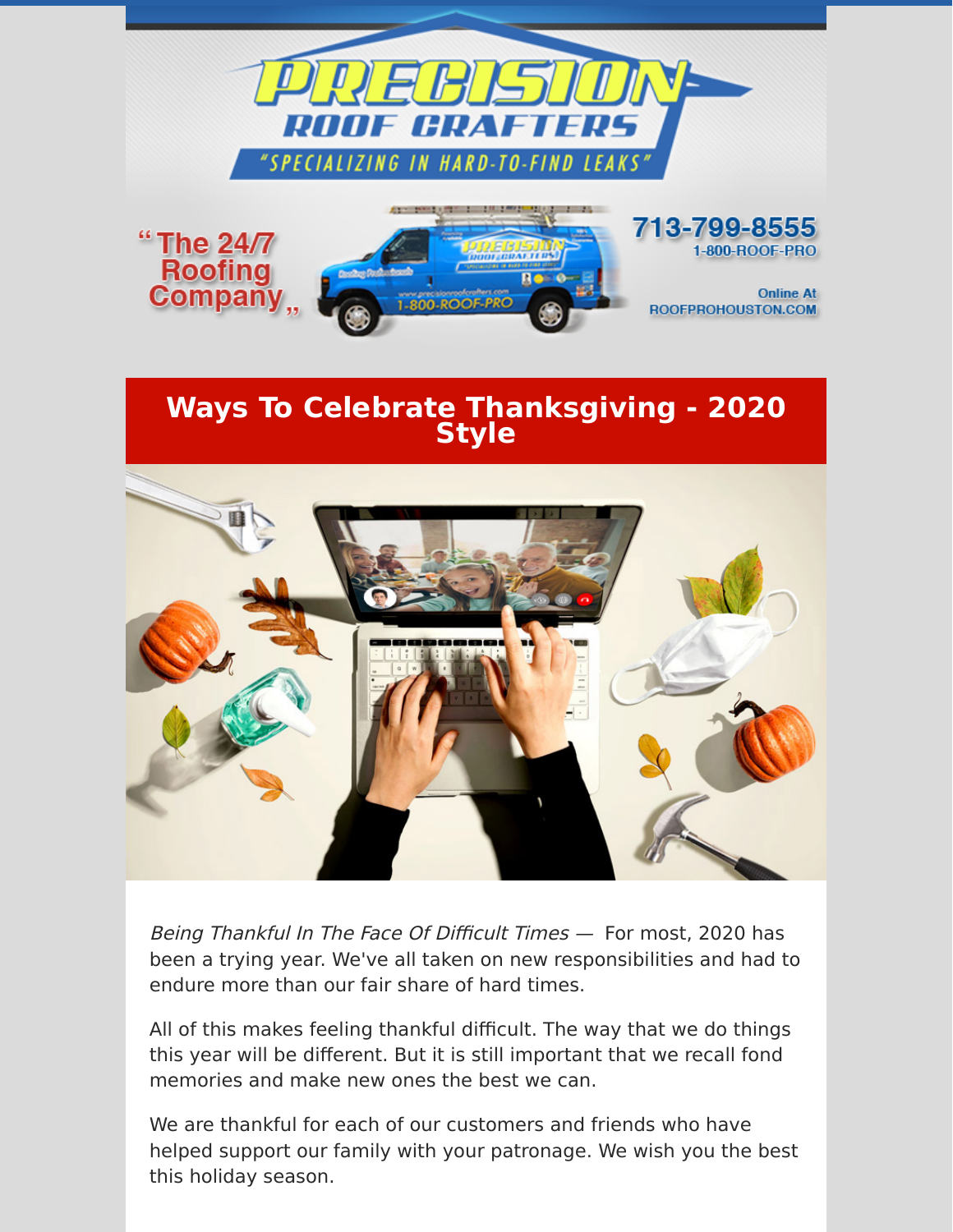

## **Starting New Traditions:** A Different Kind Of Thanksgiving

**Create A Unique Thanksgiving Experience -** Last year, planning for Thanksgiving would have consisted of figuring out if you need the 25 or 30-pound bird and if you should do canned cranberry sauce or fresh. This year, Thanksgiving won't be a big blow out party with all of your friends and family - but that doesn't mean you can't celebrate.

- **Staying Home** Instead of taking a long road trip or short plane ride, consider staying at home for a Thanksgiving celebration with just your household.
- **You Don't Need A Whole Turkey -** Unless you really love leftover turkey, chances are a small dinner with the family in your household won't require a large turkey. With so much more demand for small turkeys and an even smaller supply of them available in general, consider just getting a turkey breast or turkey legs this year.
- **Go Virtual With Family** If you usually travel for Thanksgiving, you can save on gas and heartache by doing a virtual Thanksgiving meet-up this year. Many video chat services are available to help you connect with loved ones you may not normally see during the holidays.
- **Black Friday Sales** Black Friday shopping is a holiday tradition for many families trying to find those sweet deals after